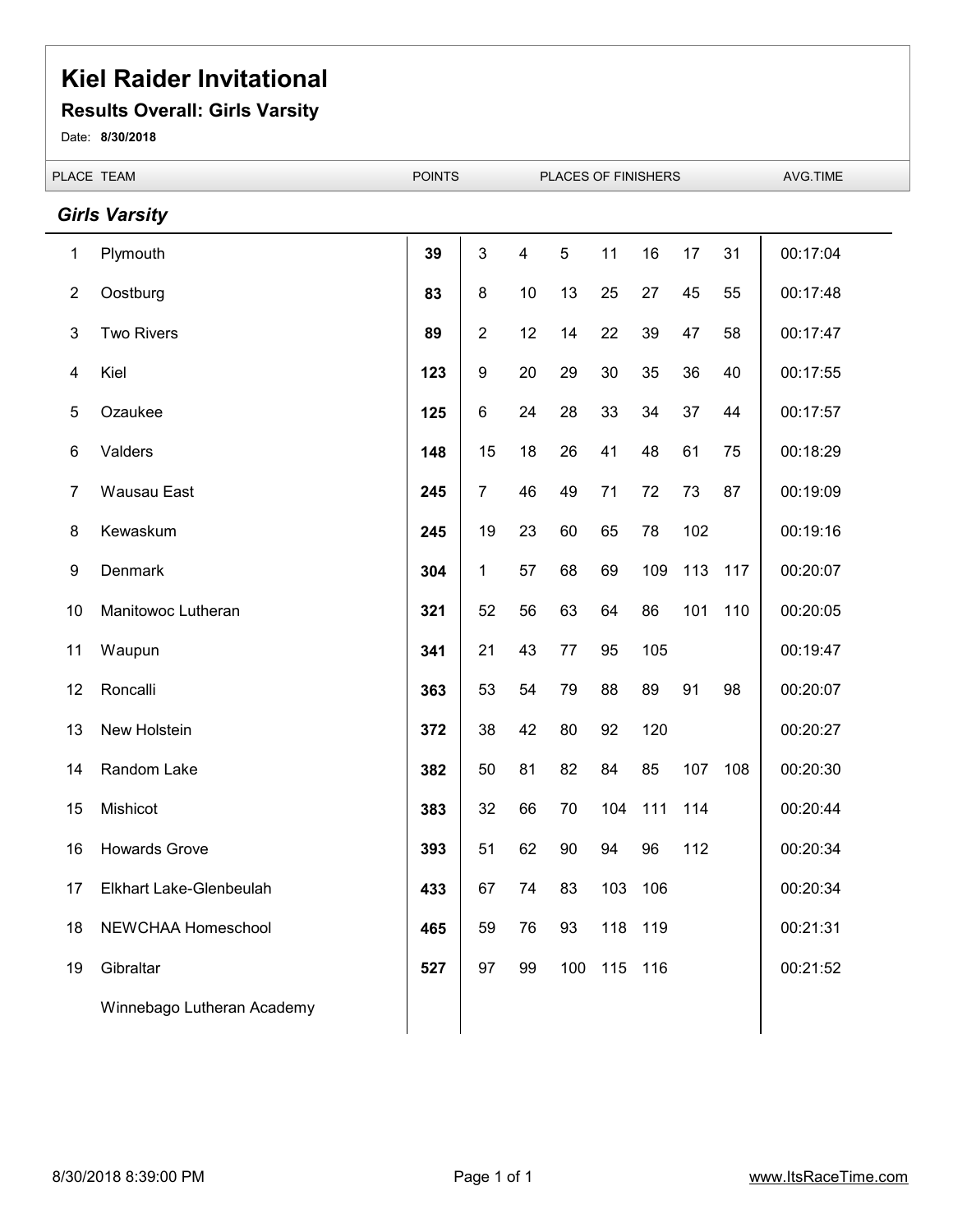Girls Varsity

Overall Results : Girls Varsity Female

| Pos          | No  | Name                  | Team                     | Grade | Time     | Team<br><b>Position</b> | Team<br><b>Points</b> | Pace         |
|--------------|-----|-----------------------|--------------------------|-------|----------|-------------------------|-----------------------|--------------|
| $\mathbf{1}$ | 409 | Leah Kralovetz        | Denmark                  | 12    | 00:14:30 | 1                       | 1                     | $6:02$ min/m |
| 2            | 886 | Anna Gallagher        | <b>Two Rivers</b>        | 9     | 00:15:39 | 1                       | $\overline{2}$        | $6:31$ min/m |
| 3            | 778 | Olivia Rabe           | Plymouth                 | 9     | 00:16:09 | 1                       | 3                     | $6:44$ min/m |
| 4            | 776 | Maggie Munson         | Plymouth                 | 10    | 00:16:17 | $\mathbf{2}$            | 4                     | $6:47$ min/m |
| 5            | 777 | Lauren Rabe           | Plymouth                 | 12    | 00:16:38 | 3                       | 5                     | $6:55$ min/m |
| 6            | 757 | <b>Kelley Large</b>   | Ozaukee                  | 10    | 00:16:39 | 1                       | 6                     | $6:56$ min/m |
| 7            | 91  | McKenna Taylor        | Wausau East              | 11    | 00:16:49 | 1                       | 7                     | $7:00$ min/m |
| 8            | 722 | Payton Navis          | Oostburg                 | 10    | 00:16:52 | 1                       | 8                     | $7:02$ min/m |
| 9            | 526 | Josie Binversie       | Kiel                     | 12    | 00:16:53 | 1                       | 9                     | 7:02 min/m   |
| 10           | 720 | Carsen Gatz           | Oostburg                 | 11    | 00:16:56 | $\mathbf{2}$            | 10                    | $7:03$ min/m |
| 11           | 779 | Amanda Triebensee     | Plymouth                 | 12    | 00:16:57 | 4                       | 11                    | 7:03 min/m   |
| 12           | 120 | <b>Elle Teske</b>     | Winnebago Lutheran Acade | 10    | 00:17:04 | 1                       | $5$                   | $7:06$ min/m |
| 13           | 893 | <b>Haley Vanne</b>    | <b>Two Rivers</b>        | 11    | 00:17:22 | 2                       | 12                    | $7:14$ min/m |
| 14           | 719 | Sabryn Bley           | Oostburg                 | 10    | 00:17:25 | 3                       | 13                    | $7:15$ min/m |
| 15           | 889 | Hanna Helling         | <b>Two Rivers</b>        | 12    | 00:17:32 | 3                       | 14                    | 7:18 min/m   |
| 16           | 926 | Taylor Zucchi         | Valders                  | 12    | 00:17:35 | 1                       | 15                    | $7:19$ min/m |
| 17           | 774 | Izzy Kastelic         | Plymouth                 | 12    | 00:17:37 | 5                       | 16                    | 7:20 min/m   |
| 18           | 773 | <b>Allie Gruttner</b> | Plymouth                 | 12    | 00:17:40 | 6                       | 17                    | $7:21$ min/m |
| 19           | 922 | Alayna Litz           | Valders                  | 9     | 00:17:41 | 2                       | 18                    | $7:22$ min/m |
| 20           | 493 | Maela Olla            | Kewaskum                 | 12    | 00:17:41 | 1                       | 19                    | $7:22$ min/m |
| 21           | 527 | Sydney Binversie      | Kiel                     | 11    | 00:17:43 | 2                       | 20                    | 7:23 min/m   |
| 22           | 50  | Peyton McGinnis       | Waupun                   | 11    | 00:17:44 | 1                       | 21                    | $7:23$ min/m |
| 23           | 887 | Makenzie Greenwood    | <b>Two Rivers</b>        | 10    | 00:17:45 | 4                       | 22                    | $7:24$ min/m |
| 24           | 490 | Alyssa Butz           | Kewaskum                 | 10    | 00:17:46 | $\mathbf{2}$            | 23                    | $7:24$ min/m |
| 25           | 759 | <b>Grace Tinder</b>   | Ozaukee                  | 10    | 00:17:49 | 2                       | 24                    | $7:25$ min/m |
| 26           | 723 | Ella Stader           | Oostburg                 | 10    | 00:17:54 | 4                       | 25                    | $7:27$ min/m |
| 27           | 924 | Sage Meyer            | Valders                  | 9     | 00:17:54 | 3                       | 26                    | $7:27$ min/m |
| 28           | 721 | Madelyn Hendrikse     | Oostburg                 | 12    | 00:17:55 | 5                       | 27                    | $7:28$ min/m |
| 29           | 755 | Amy Hoffmann          | Ozaukee                  | 10    | 00:17:56 | 3                       | 28                    | 7:28 min/m   |
| 30           | 532 | Ellie Mueller         | Kiel                     | 10    | 00:17:57 | 3                       | 29                    | 7:29 min/m   |
| 31           | 529 | Kyla Jochimsen        | Kiel                     | 10    | 00:17:58 | 4                       | 30                    | 7:29 min/m   |
| 32           | 780 | Grace Wynveen         | Plymouth                 | 11    | 00:18:06 | 7                       | 31                    | 7:32 min/m   |
| 33           | 634 | Mikayla Gove          | Mishicot                 | 11    | 00:18:08 | 1                       | 32                    | 7:33 min/m   |
| 34           | 754 | <b>Allison Clark</b>  | Ozaukee                  | 10    | 00:18:10 | 4                       | 33                    | 7:34 min/m   |
| 35           | 758 | Jenna Schueller       | Ozaukee                  | 11    | 00:18:10 | 5                       | 34                    | 7:34 min/m   |
| 36           | 530 | Peyton Koppenhaver    | Kiel                     | 12    | 00:18:11 | 5                       | 35                    | 7:34 min/m   |
| 37           | 533 | Megan Thiry           | Kiel                     | 10    | 00:18:18 | 6                       | 36                    | 7:37 min/m   |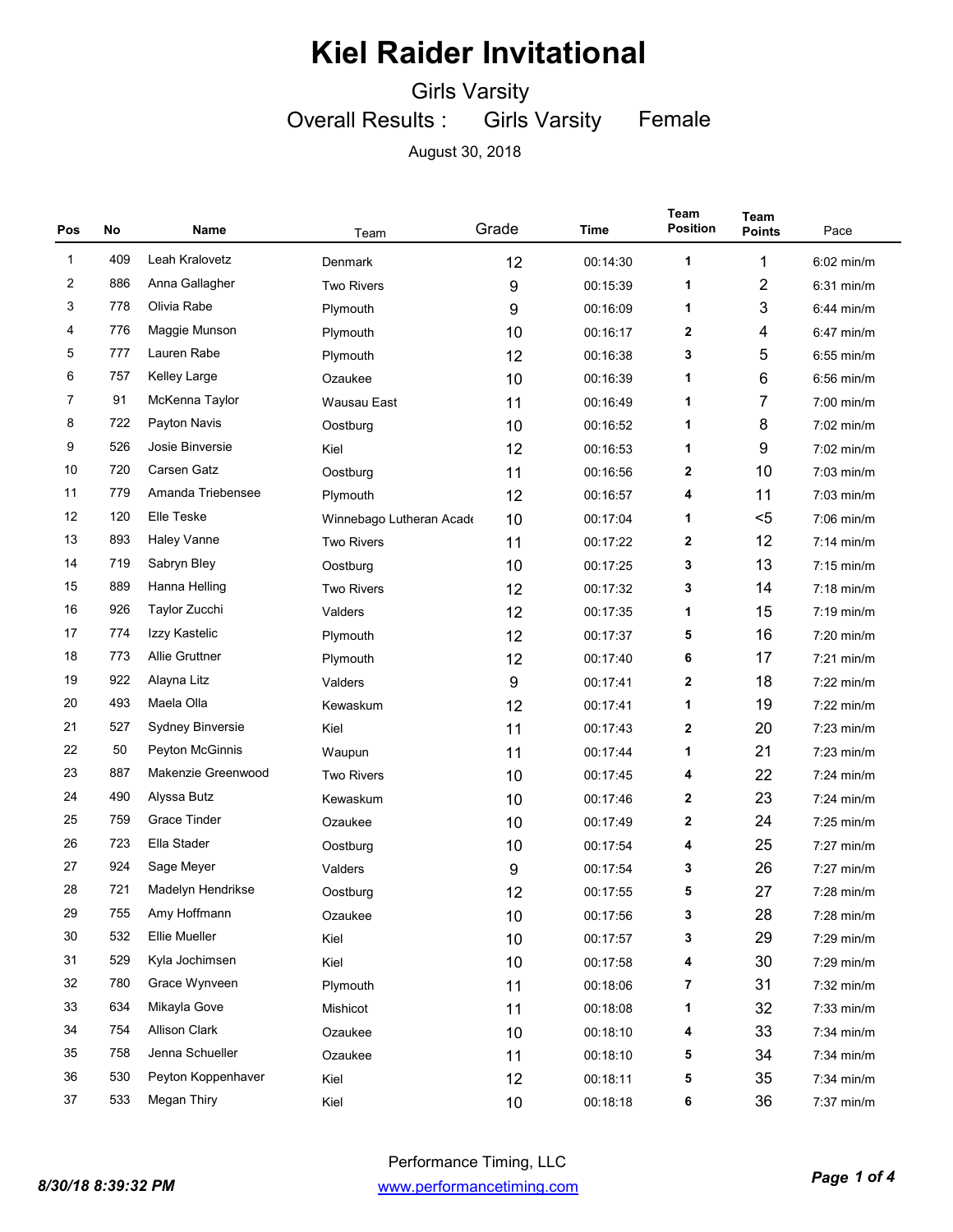Girls Varsity

Overall Results : Girls Varsity Female

| Pos    | No  | Name                   | Team                    | Grade            | Time     | Team<br><b>Position</b> | <b>Team</b><br><b>Points</b> | Pace         |
|--------|-----|------------------------|-------------------------|------------------|----------|-------------------------|------------------------------|--------------|
| 38     | 756 | Greta Klas             | Ozaukee                 | 11               | 00:18:19 | 6                       | 37                           | 7:38 min/m   |
| 39     | 678 | <b>Sydney Steiner</b>  | New Holstein            | 11               | 00:18:21 | 1                       | 38                           | 7:38 min/m   |
| 40     | 888 | Fiona Guyette          | <b>Two Rivers</b>       | 11               | 00:18:26 | 5                       | 39                           | 7:40 min/m   |
| 41     | 531 | Caitlin Kravick        | Kiel                    | 11               | 00:18:27 | 7                       | 40                           | 7:41 min/m   |
| 42     | 919 | Brianna Backhaus       | Valders                 | 10               | 00:18:27 | 4                       | 41                           | 7:41 min/m   |
| 43     | 677 | Sarah Schaefer         | New Holstein            | 11               | 00:18:31 | 2                       | 42                           | 7:43 min/m   |
| 44     | 46  | Naomi Aalsma           | Waupun                  | 9                | 00:18:32 | 2                       | 43                           | 7:43 min/m   |
| 45     | 760 | Sophie Uhlenberg       | Ozaukee                 | 9                | 00:18:35 | 7                       | 44                           | 7:44 min/m   |
| 46     | 725 | Rileigh Veldboom       | Oostburg                | 10               | 00:18:41 | 6                       | 45                           | 7:47 min/m   |
| 47     | 86  | <b>Ruby Fischer</b>    | Wausau East             | 10               | 00:18:42 | 2                       | 46                           | 7:47 min/m   |
| 48     | 890 | Maggie Klinkner        | <b>Two Rivers</b>       | 10               | 00:18:47 | 6                       | 47                           | 7:49 min/m   |
| 49     | 920 | Carissa Hammel         | Valders                 | 9                | 00:18:48 | 5                       | 48                           | 7:50 min/m   |
| 50     | 85  | Kassie Bargender       | <b>Wausau East</b>      | 10               | 00:18:50 | 3                       | 49                           | $7:51$ min/m |
| 51     | 817 | Molly Schimberg        | Random Lake             | 10               | 00:18:51 | 1                       | 50                           | $7:51$ min/m |
| 52     | 451 | Emma Dehne             | <b>Howards Grove</b>    | 12               | 00:18:51 | 1                       | 51                           | $7:51$ min/m |
| 53     | 594 | Leah Nushart           | Manitowoc Lutheran      | 12               | 00:18:52 | 1                       | 52                           | $7:51$ min/m |
| 54     | 840 | Megan Moczynski        | Roncalli                | 11               | 00:18:52 | 1                       | 53                           | $7:51$ min/m |
| 55     | 841 | Abby Onesti            | Roncalli                | 12               | 00:18:54 | $\mathbf{2}$            | 54                           | 7:52 min/m   |
| 56     | 726 | Lindsey Wilterdink     | Oostburg                | 11               | 00:18:56 | 7                       | 55                           | $7:53$ min/m |
| 57     | 596 | Grace Zander           | Manitowoc Lutheran      | 9                | 00:18:58 | $\mathbf{2}$            | 56                           | 7:54 min/m   |
| 58     | 413 | Breanna Seidl          | Denmark                 | 12               | 00:18:59 | 2                       | 57                           | 7:54 min/m   |
| 59     | 528 | Courtney Halbach       | Kiel                    | 12               | 00:19:00 | 8                       | >7                           | 7:55 min/m   |
| 60     | 891 | Rachelle Rank          | <b>Two Rivers</b>       | 11               | 00:19:00 | 7                       | 58                           | 7:55 min/m   |
| 61     | 691 | Margarte Delaney       | NEWCHAA Homeschool      | 10               | 00:19:00 | 1                       | 59                           | 7:55 min/m   |
| 62     | 892 | Kaitlyn Traeger        | <b>Two Rivers</b>       | 9                | 00:19:08 | 8                       | >7                           | $7:58$ min/m |
| 63     | 724 | <b>Ashley Swihart</b>  | Oostburg                | 12               | 00:19:11 | 8                       | >7                           | 7:59 min/m   |
| 64     | 492 | <b>Faith Mertzig</b>   | Kewaskum                | 11               | 00:19:12 | 3                       | 60                           | 8:00 min/m   |
| 65     | 925 | Jordan Skyberg         | Valders                 | 11               | 00:19:13 | 6                       | 61                           | 8:00 min/m   |
| 66     | 452 | Natalie Englebert      | <b>Howards Grove</b>    | 12               | 00:19:18 | 2                       | 62                           | 8:02 min/m   |
| 67     | 592 | Lydia Hecker           | Manitowoc Lutheran      | 11               | 00:19:21 | 3                       | 63                           | 8:04 min/m   |
| 68     | 597 | Paige Zirbel           | Manitowoc Lutheran      | 10               | 00:19:23 | 4                       | 64                           | 8:04 min/m   |
| 69     | 494 | Emma Penfield          | Kewaskum                | 11               | 00:19:25 | 4                       | 65                           | 8:05 min/m   |
| 70     | 633 | Marissa Gove           | Mishicot                | 12               | 00:19:26 | 2                       | 66                           | 8:06 min/m   |
| 71     | 428 | Sophie Sutcliffe       | Elkhart Lake-Glenbeulah | 11               | 00:19:29 | 1                       | 67                           | 8:07 min/m   |
| 72     | 410 | <b>Connor Puyleart</b> | Denmark                 | 11               | 00:19:31 | 3                       | 68                           | 8:08 min/m   |
| $73\,$ | 414 | Abbey Wanek            | Denmark                 | 12               | 00:19:38 | 4                       | 69                           | 8:10 min/m   |
| 74     | 632 | Valerie Driscoll       | Mishicot                | $\boldsymbol{9}$ | 00:19:41 | 3                       | 70                           | 8:12 min/m   |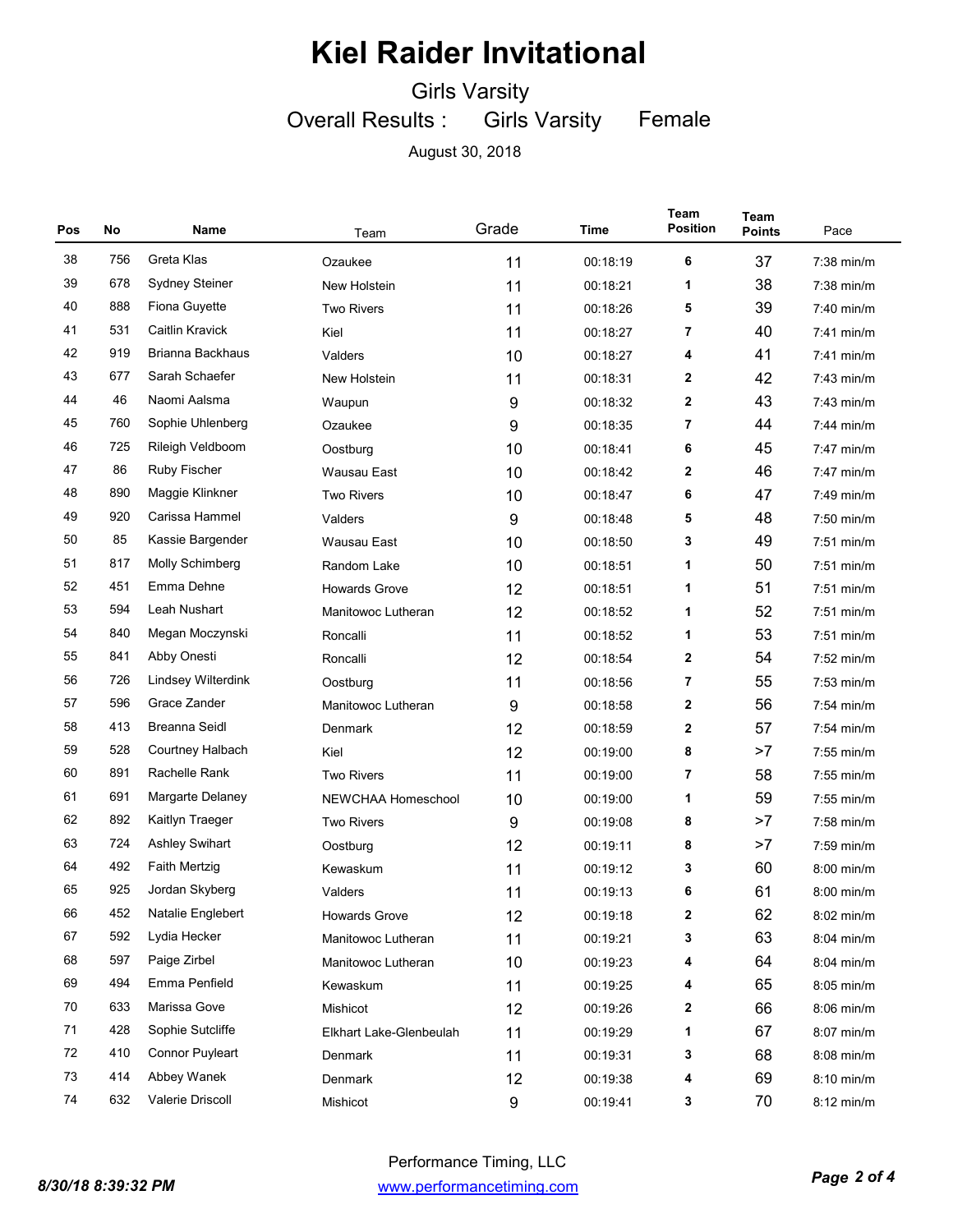Girls Varsity

Overall Results : Girls Varsity Female

| Pos | No  | Name                    | Team                    | Grade | Time     | Team<br><b>Position</b> | Team<br><b>Points</b> | Pace         |
|-----|-----|-------------------------|-------------------------|-------|----------|-------------------------|-----------------------|--------------|
| 75  | 88  | Liz Lind                | <b>Wausau East</b>      | 10    | 00:19:43 | 4                       | 71                    | 8:13 min/m   |
| 76  | 87  | <b>Ellie Geiger</b>     | Wausau East             | 11    | 00:19:43 | 5                       | 72                    | 8:13 min/m   |
| 77  | 90  | Arianna Pfeiffer        | Wausau East             | 12    | 00:19:44 | 6                       | 73                    | $8:13$ min/m |
| 78  | 427 | Lucy Sutcliffe          | Elkhart Lake-Glenbeulah | 9     | 00:19:46 | 2                       | 74                    | $8:14$ min/m |
| 79  | 921 | Ellie Hove              | Valders                 | 9     | 00:19:47 | 7                       | 75                    | $8:14$ min/m |
| 80  | 695 | Madison Rasku           | NEWCHAA Homeschool      | 10    | 00:19:47 | 2                       | 76                    | $8:14$ min/m |
| 81  | 49  | <b>Emily Manske</b>     | Waupun                  | 12    | 00:19:55 | 3                       | 77                    | 8:18 min/m   |
| 82  | 495 | Courtney Zarda          | Kewaskum                | 11    | 00:20:00 | 5                       | 78                    | 8:20 min/m   |
| 83  | 923 | Savannah Litz           | Valders                 | 12    | 00:20:01 | 8                       | >7                    | 8:20 min/m   |
| 84  | 842 | <b>Tristen Petersen</b> | Roncalli                | 10    | 00:20:02 | 3                       | 79                    | $8:21$ min/m |
| 85  | 676 | April Kienbaum          | New Holstein            | 11    | 00:20:04 | 3                       | 80                    | 8:21 min/m   |
| 86  | 818 | <b>Riley Schoneman</b>  | Random Lake             | 10    | 00:20:07 | 2                       | 81                    | $8:23$ min/m |
| 87  | 812 | Sydney Blaszczyk        | Random Lake             | 10    | 00:20:11 | 3                       | 82                    | 8:24 min/m   |
| 88  | 426 | Mia Rentmeester         | Elkhart Lake-Glenbeulah | 12    | 00:20:12 | 3                       | 83                    | 8:25 min/m   |
| 89  | 816 | <b>Willow Goral</b>     | Random Lake             | 11    | 00:20:13 | 4                       | 84                    | 8:25 min/m   |
| 90  | 819 | Claire Seifferlein      | Random Lake             | 11    | 00:20:14 | 5                       | 85                    | 8:26 min/m   |
| 91  | 593 | Cyan Laurin             | Manitowoc Lutheran      | 10    | 00:20:24 | 5                       | 86                    | $8:30$ min/m |
| 92  | 89  | Tessa Olson             | Wausau East             | 12    | 00:20:30 | 7                       | 87                    | 8:32 min/m   |
| 93  | 837 | Courtney Isselman       | Roncalli                | 11    | 00:20:33 | 4                       | 88                    | 8:34 min/m   |
| 94  | 839 | Lydia Maternowski       | Roncalli                | 9     | 00:20:34 | 5                       | 89                    | 8:34 min/m   |
| 95  | 454 | <b>Heather Fry</b>      | <b>Howards Grove</b>    | 12    | 00:20:41 | 3                       | 90                    | $8:37$ min/m |
| 96  | 838 | Katya Konopacki         | Roncalli                | 12    | 00:20:46 | 6                       | 91                    | 8:39 min/m   |
| 97  | 674 | Madeline Boehnlein      | New Holstein            | 9     | 00:20:46 | 4                       | 92                    | 8:39 min/m   |
| 98  | 693 | Melissa Keller          | NEWCHAA Homeschool      | 10    | 00:20:48 | 3                       | 93                    | 8:40 min/m   |
| 99  | 458 | Kalena Wesener          | <b>Howards Grove</b>    | 9     | 00:20:55 | 4                       | 94                    | 8:42 min/m   |
| 100 | 48  | Jacey Davis             | Waupun                  | 11    | 00:20:58 | 4                       | 95                    | 8:44 min/m   |
| 101 | 453 | Ellen Froelich          | <b>Howards Grove</b>    | 9     | 00:20:59 | 5                       | 96                    | 8:44 min/m   |
| 102 | 442 | Nina Sitte              | Gibraltar               | 11    | 00:21:06 | 1                       | 97                    | 8:47 min/m   |
| 103 | 836 | Jenna Grall             | Roncalli                | 12    | 00:21:08 | 7                       | 98                    | 8:48 min/m   |
| 104 | 436 | Abbey Fitzgerald        | Gibraltar               | 10    | 00:21:10 | 2                       | 99                    | 8:49 min/m   |
| 105 | 440 | Molly McCormack         | Gibraltar               | 10    | 00:21:12 | 3                       | 100                   | 8:50 min/m   |
| 106 | 595 | Katie Ungemach          | Manitowoc Lutheran      | 9     | 00:21:30 | 6                       | 101                   | 8:57 min/m   |
| 107 | 489 | Erika Boleck            | Kewaskum                | 11    | 00:21:32 | 6                       | 102                   | 8:58 min/m   |
| 108 | 424 | Ayaka Hara              | Elkhart Lake-Glenbeulah | 11    | 00:21:33 | 4                       | 103                   | 8:59 min/m   |
| 109 | 636 | <b>Hilary Schadrie</b>  | Mishicot                | 10    | 00:21:43 | 4                       | 104                   | $9:03$ min/m |
| 110 | 835 | Anne Gentine            | Roncalli                | 11    | 00:21:46 | 8                       | >7                    | 9:04 min/m   |
| 111 | 47  | Maya Bruene             | Waupun                  | 10    | 00:21:47 | 5                       | 105                   | 9:04 min/m   |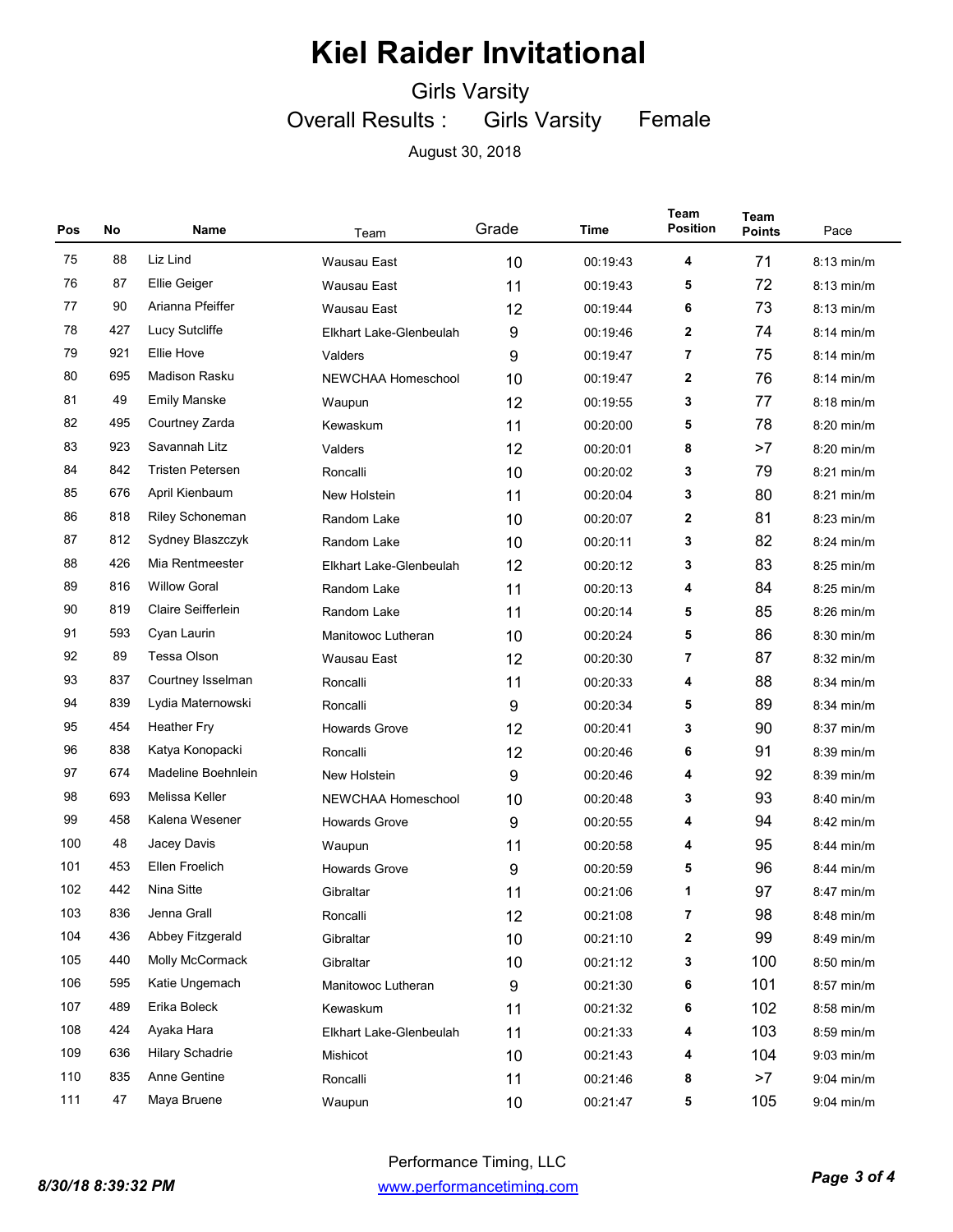Girls Varsity

Overall Results : Girls Varsity Female

| Pos | No  | <b>Name</b>            | Team                    | Grade | Time     | Team<br><b>Position</b> | Team<br><b>Points</b> | Pace          |
|-----|-----|------------------------|-------------------------|-------|----------|-------------------------|-----------------------|---------------|
| 112 | 425 | <b>Delilah Quasius</b> | Elkhart Lake-Glenbeulah | 11    | 00:21:48 | 5                       | 106                   | $9:05$ min/m  |
| 113 | 815 | <b>Baye Goral</b>      | Random Lake             | 12    | 00:21:54 | 6                       | 107                   | $9:07$ min/m  |
| 114 | 814 | Olivia Evraets         | Random Lake             | 10    | 00:21:59 | 7                       | 108                   | $9:09$ min/m  |
| 115 | 411 | Ava Rueth              | Denmark                 | 9     | 00:22:01 | 5                       | 109                   | $9:10$ min/m  |
| 116 | 591 | Sissie Dai             | Manitowoc Lutheran      | 12    | 00:22:09 | 7                       | 110                   | $9:13$ min/m  |
| 117 | 637 | Abbigail Van Hefty     | <b>Mishicot</b>         | 12    | 00:22:37 | 5                       | 111                   | $9:25$ min/m  |
| 118 | 457 | Amanda Vasconi         | <b>Howards Grove</b>    | 9     | 00:22:39 | 6                       | 112                   | $9:26$ min/m  |
| 119 | 408 | Leah Beining           | Denmark                 | 11    | 00:22:47 | 6                       | 113                   | $9:29$ min/m  |
| 120 | 635 | <b>Emmalee Rahmlow</b> | <b>Mishicot</b>         | 9     | 00:22:47 | 6                       | 114                   | $9:29$ min/m  |
| 121 | 435 | Gretchen Chomeau       | Gibraltar               | 12    | 00:22:52 | 4                       | 115                   | $9:31$ min/m  |
| 122 | 438 | <b>Vivian Harris</b>   | Gibraltar               | 12    | 00:22:58 | 5                       | 116                   | $9:34$ min/m  |
| 123 | 412 | Abby Schott            | Denmark                 | 12    | 00:23:26 | 7                       | 117                   | $9:45$ min/m  |
| 124 | 694 | Stacie Keller          | NEWCHAA Homeschool      | 11    | 00:23:30 | 4                       | 118                   | $9:47$ min/m  |
| 125 | 692 | <b>Beth Ann Keller</b> | NEWCHAA Homeschool      | 9     | 00:24:29 | 5                       | 119                   | $10:12$ min/m |
| 126 | 675 | Isebella Kestell       | New Holstein            | 11    | 00:24:35 | 5                       | 120                   | $10:14$ min/m |
| 127 | 813 | Morgan Drenski         | Random Lake             | 12    | 00:25:23 | 8                       | >7                    | 10:34 min/m   |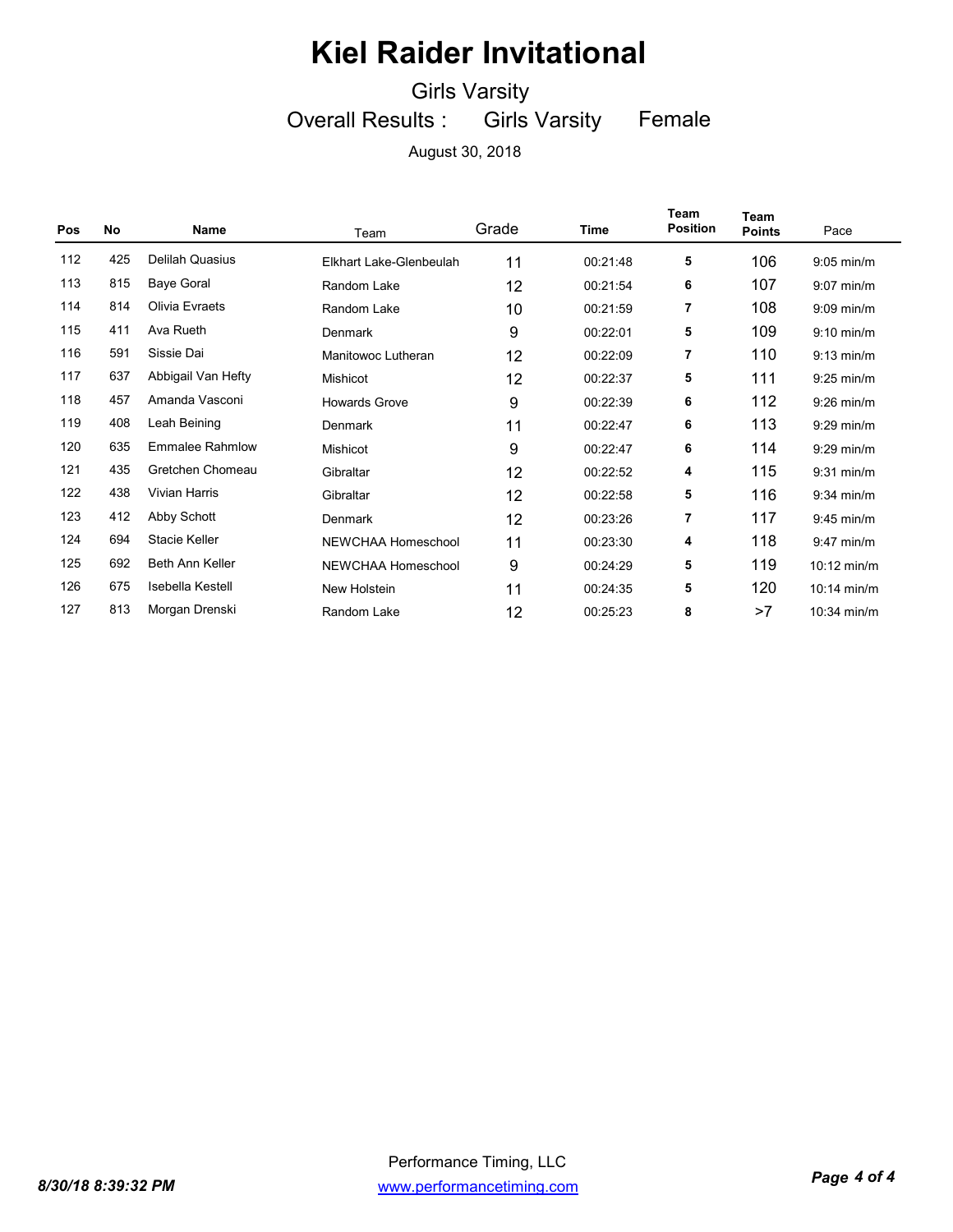#### **Team Results Girls Varsity**

|   | Team name: Plymouth         |         | Team result:39    | Team Pos:1         |                    |
|---|-----------------------------|---------|-------------------|--------------------|--------------------|
|   | <b>Team Pos Overall Pos</b> | Race No | <b>Name</b>       | <b>Finish Time</b> | <b>Team Points</b> |
|   |                             | 778     | Olivia Rabe       | 00:16:09           | 3                  |
|   | 4                           | 776     | Maggie Munson     | 00:16:17           | 4                  |
| 3 | 5                           | 777     | Lauren Rabe       | 00:16:38           | 5                  |
| 4 | 11                          | 779     | Amanda Triebensee | 00:16:57           | 11                 |
| 5 | 17                          | 774     | Izzy Kastelic     | 00:17:37           | 16                 |
| 6 | 18                          | 773     | Allie Gruttner    | 00:17:40           | 17                 |
|   | 32                          | 780     | Grace Wynveen     | 00:18:06           | 31                 |

|   | Team name: Oostburg         |         | Team result:83        | Team Pos:2         |                    |
|---|-----------------------------|---------|-----------------------|--------------------|--------------------|
|   | <b>Team Pos Overall Pos</b> | Race No | <b>Name</b>           | <b>Finish Time</b> | <b>Team Points</b> |
|   | 8                           | 722     | Payton Navis          | 00:16:52           | 8                  |
|   | 10                          | 720     | Carsen Gatz           | 00:16:56           | 10                 |
|   | 14                          | 719     | Sabryn Bley           | 00:17:25           | 13                 |
| 4 | 26                          | 723     | Ella Stader           | 00:17:54           | 25                 |
| 5 | 28                          | 721     | Madelyn Hendrikse     | 00:17:55           | 27                 |
| 6 | 46                          | 725     | Rileigh Veldboom      | 00:18:41           | 45                 |
|   | 56                          | 726     | Lindsey Wilterdink    | 00:18:56           | 55                 |
| 8 | 63                          | 724     | <b>Ashley Swihart</b> | 00:19:11           | >7                 |

|   | Team name: Two Rivers       |         |                    | Team result:89     | Team Pos:3         |
|---|-----------------------------|---------|--------------------|--------------------|--------------------|
|   | <b>Team Pos Overall Pos</b> | Race No | <b>Name</b>        | <b>Finish Time</b> | <b>Team Points</b> |
|   |                             | 886     | Anna Gallagher     | 00:15:39           |                    |
|   | 13                          | 893     | Haley Vanne        | 00:17:22           | 12                 |
| 3 | 15                          | 889     | Hanna Helling      | 00:17:32           | 14                 |
| 4 | 23                          | 887     | Makenzie Greenwood | 00:17:45           | 22                 |
| 5 | 40                          | 888     | Fiona Guyette      | 00:18:26           | 39                 |
| 6 | 48                          | 890     | Maggie Klinkner    | 00:18:47           | 47                 |
|   | 60                          | 891     | Rachelle Rank      | 00:19:00           | 58                 |
| 8 | 62                          | 892     | Kaitlyn Traeger    | 00:19:08           | >7                 |

|   | Team name: Kiel             |         | Team result: <b>123</b> | Team Pos:4         |                    |
|---|-----------------------------|---------|-------------------------|--------------------|--------------------|
|   | <b>Team Pos Overall Pos</b> | Race No | <b>Name</b>             | <b>Finish Time</b> | <b>Team Points</b> |
|   | 9                           | 526     | Josie Binversie         | 00:16:53           | 9                  |
|   | 21                          | 527     | Sydney Binversie        | 00:17:43           | 20                 |
|   | 30                          | 532     | Ellie Mueller           | 00:17:57           | 29                 |
| 4 | 31                          | 529     | Kyla Jochimsen          | 00:17:58           | 30                 |
| 5 | 36                          | 530     | Peyton Koppenhaver      | 00:18:11           | 35                 |
| 6 | 37                          | 533     | Megan Thiry             | 00:18:18           | 36                 |
|   | 41                          | 531     | <b>Caitlin Kravick</b>  | 00:18:27           | 40                 |
| 8 | 59                          | 528     | Courtney Halbach        | 00:19:00           | >7                 |

|   | Team name: Ozaukee          |         | Team result:125  | Team Pos:5         |                    |
|---|-----------------------------|---------|------------------|--------------------|--------------------|
|   | <b>Team Pos Overall Pos</b> | Race No | <b>Name</b>      | <b>Finish Time</b> | <b>Team Points</b> |
|   | 6                           | 757     | Kelley Large     | 00:16:39           | 6                  |
|   | 25                          | 759     | Grace Tinder     | 00:17:49           | 24                 |
| 3 | 29                          | 755     | Amy Hoffmann     | 00:17:56           | 28                 |
| 4 | 34                          | 754     | Allison Clark    | 00:18:10           | 33                 |
| 5 | 35                          | 758     | Jenna Schueller  | 00:18:10           | 34                 |
| 6 | 38                          | 756     | Greta Klas       | 00:18:19           | 37                 |
|   | 45                          | 760     | Sophie Uhlenberg | 00:18:35           | 44                 |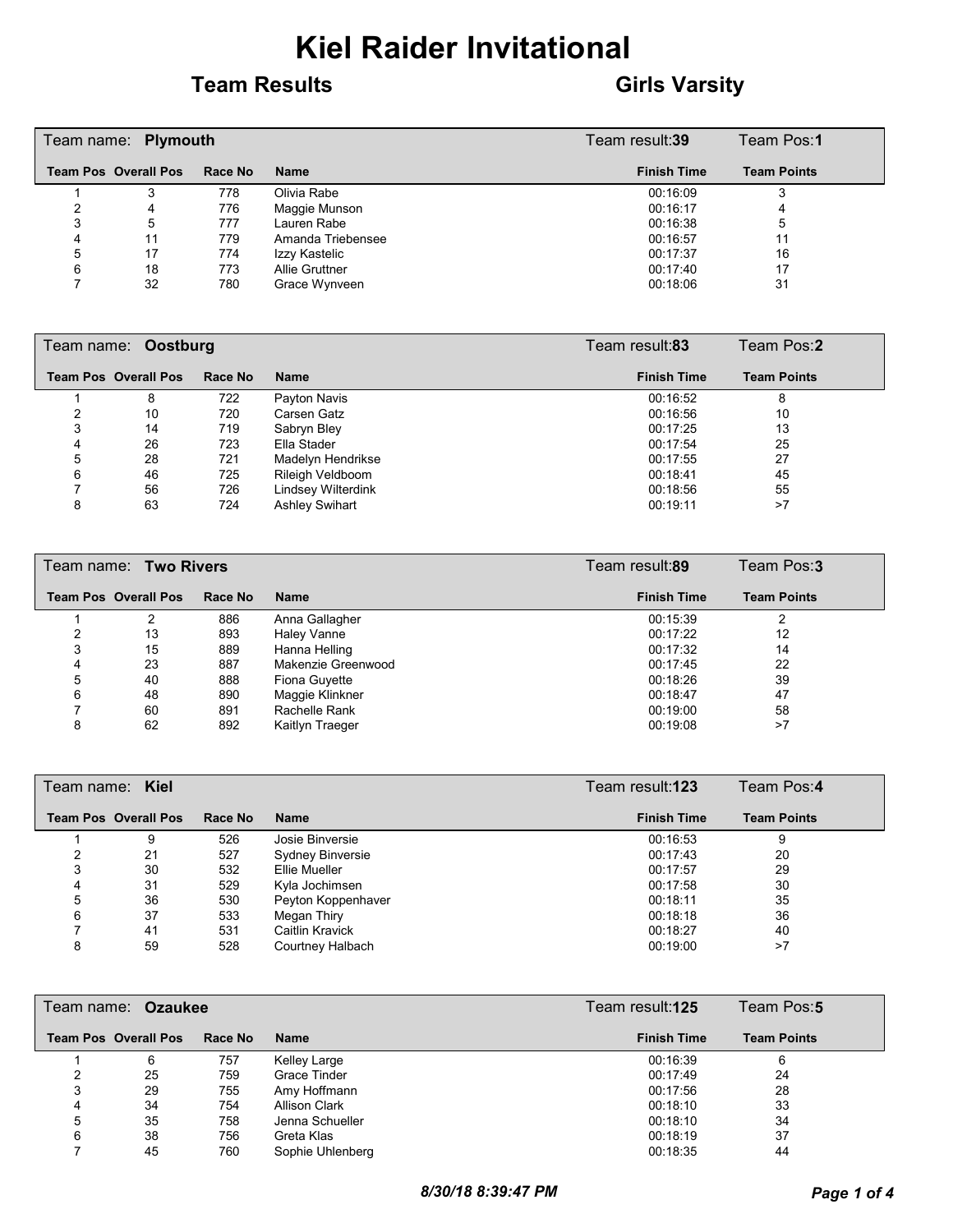**Team Pos Overall Pos Race No Name Finish Time**

**Team Points**

|   | Team name: Valders          |         | Team result:148  | Team Pos:6         |                    |
|---|-----------------------------|---------|------------------|--------------------|--------------------|
|   | <b>Team Pos Overall Pos</b> | Race No | <b>Name</b>      | <b>Finish Time</b> | <b>Team Points</b> |
|   | 16                          | 926     | Taylor Zucchi    | 00:17:35           | 15                 |
|   | 19                          | 922     | Alayna Litz      | 00:17:41           | 18                 |
| 3 | 27                          | 924     | Sage Meyer       | 00:17:54           | 26                 |
| 4 | 42                          | 919     | Brianna Backhaus | 00:18:27           | 41                 |
| 5 | 49                          | 920     | Carissa Hammel   | 00:18:48           | 48                 |
| 6 | 65                          | 925     | Jordan Skyberg   | 00:19:13           | 61                 |
|   | 79                          | 921     | Ellie Hove       | 00:19:47           | 75                 |
| 8 | 83                          | 923     | Savannah Litz    | 00:20:01           | >7                 |

|   | Team name: Wausau East      |         |                  | Team result: 245   | Team Pos:7         |
|---|-----------------------------|---------|------------------|--------------------|--------------------|
|   | <b>Team Pos Overall Pos</b> | Race No | Name             | <b>Finish Time</b> | <b>Team Points</b> |
|   |                             | 91      | McKenna Taylor   | 00:16:49           |                    |
|   | 47                          | 86      | Ruby Fischer     | 00:18:42           | 46                 |
|   | 50                          | 85      | Kassie Bargender | 00:18:50           | 49                 |
| 4 | 75                          | 88      | Liz Lind         | 00:19:43           | 71                 |
| 5 | 76                          | 87      | Ellie Geiger     | 00:19:43           | 72                 |
| 6 | 77                          | 90      | Arianna Pfeiffer | 00:19:44           | 73                 |
|   | 92                          | 89      | Tessa Olson      | 00:20:30           | 87                 |

|   | Team name: Kewaskum         |         |                | Team result: 245   | Team Pos:8         |
|---|-----------------------------|---------|----------------|--------------------|--------------------|
|   | <b>Team Pos Overall Pos</b> | Race No | <b>Name</b>    | <b>Finish Time</b> | <b>Team Points</b> |
|   | 20                          | 493     | Maela Olla     | 00:17:41           | 19                 |
|   | 24                          | 490     | Alyssa Butz    | 00:17:46           | 23                 |
| 3 | 64                          | 492     | Faith Mertzig  | 00:19:12           | 60                 |
| 4 | 69                          | 494     | Emma Penfield  | 00:19:25           | 65                 |
| 5 | 82                          | 495     | Courtney Zarda | 00:20:00           | 78                 |
| 6 | 107                         | 489     | Erika Boleck   | 00:21:32           | 102                |

|   | Team name: Denmark          |         | Team result:304        |  | Team Pos:9         |                    |
|---|-----------------------------|---------|------------------------|--|--------------------|--------------------|
|   | <b>Team Pos Overall Pos</b> | Race No | Name                   |  | <b>Finish Time</b> | <b>Team Points</b> |
|   |                             | 409     | Leah Kralovetz         |  | 00:14:30           |                    |
|   | 58                          | 413     | Breanna Seidl          |  | 00:18:59           | 57                 |
| 3 | 72                          | 410     | <b>Connor Puyleart</b> |  | 00:19:31           | 68                 |
| 4 | 73                          | 414     | Abbey Wanek            |  | 00:19:38           | 69                 |
| 5 | 115                         | 411     | Ava Rueth              |  | 00:22:01           | 109                |
| 6 | 119                         | 408     | Leah Beining           |  | 00:22:47           | 113                |
|   | 123                         | 412     | Abby Schott            |  | 00:23:26           | 117                |

|   | Team name: Manitowoc Lutheran |         |                | Team result: <b>321</b> | Team Pos:10        |
|---|-------------------------------|---------|----------------|-------------------------|--------------------|
|   | <b>Team Pos Overall Pos</b>   | Race No | <b>Name</b>    | <b>Finish Time</b>      | <b>Team Points</b> |
|   | 53                            | 594     | Leah Nushart   | 00:18:52                | 52                 |
|   | 57                            | 596     | Grace Zander   | 00:18:58                | 56                 |
| 3 | 67                            | 592     | Lydia Hecker   | 00:19:21                | 63                 |
| 4 | 68                            | 597     | Paige Zirbel   | 00:19:23                | 64                 |
| 5 | 91                            | 593     | Cyan Laurin    | 00:20:24                | 86                 |
| 6 | 106                           | 595     | Katie Ungemach | 00:21:30                | 101                |
|   | 116                           | 591     | Sissie Dai     | 00:22:09                | 110                |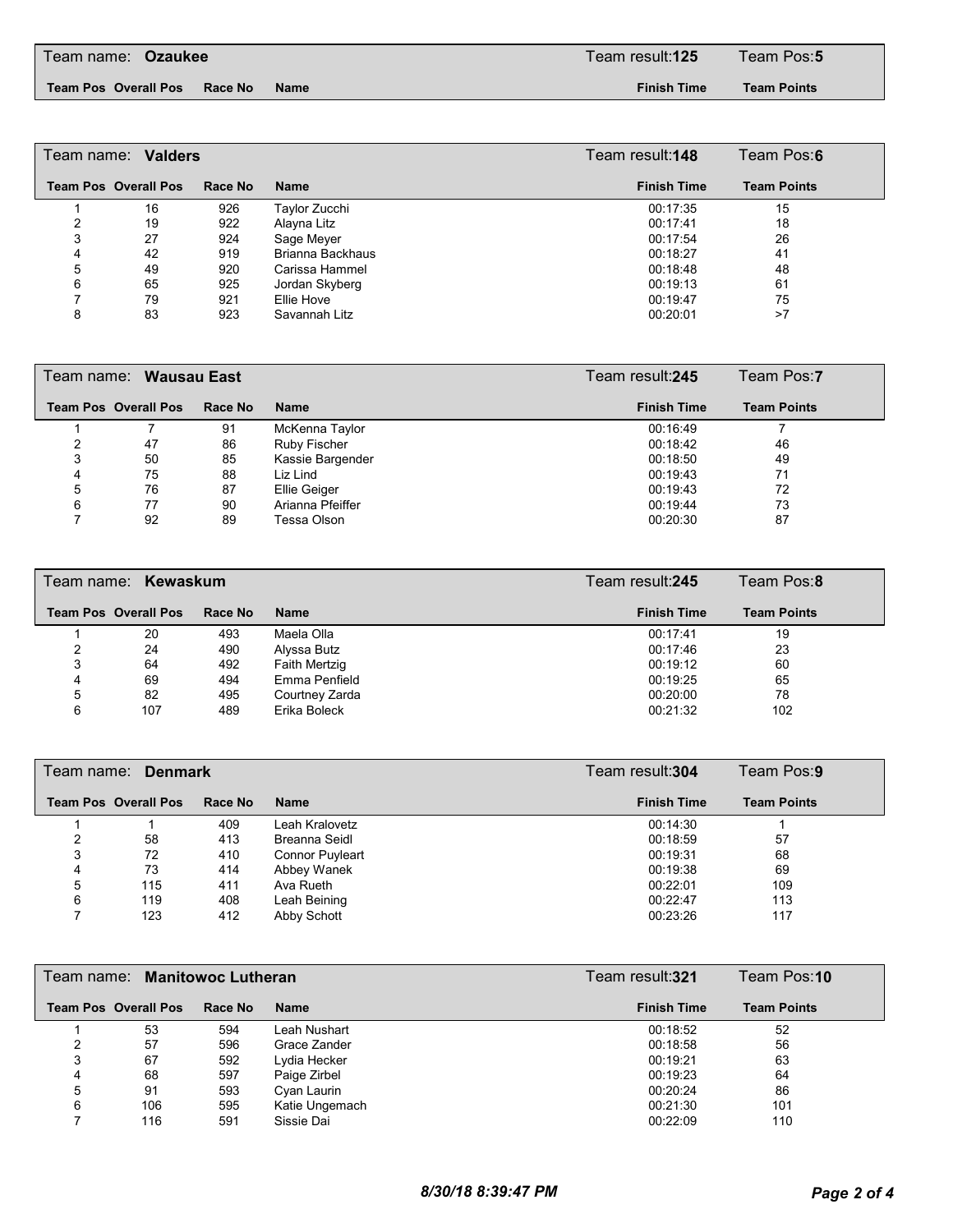|   | Team name: Waupun           |         |                        | Team result: <b>341</b> | Team Pos:11        |  |
|---|-----------------------------|---------|------------------------|-------------------------|--------------------|--|
|   | <b>Team Pos Overall Pos</b> | Race No | <b>Name</b>            | <b>Finish Time</b>      | <b>Team Points</b> |  |
|   | 22                          | 50      | <b>Peyton McGinnis</b> | 00:17:44                | 21                 |  |
|   | 44                          | 46      | Naomi Aalsma           | 00:18:32                | 43                 |  |
| 3 | 81                          | 49      | Emily Manske           | 00:19:55                | 77                 |  |
| 4 | 100                         | 48      | Jacey Davis            | 00:20:58                | 95                 |  |
| 5 | 111                         | 47      | Maya Bruene            | 00:21:47                | 105                |  |

|   | Team name: <b>Roncalli</b>  |         |                         | Team result: <b>363</b> | Team Pos:12        |  |
|---|-----------------------------|---------|-------------------------|-------------------------|--------------------|--|
|   | <b>Team Pos Overall Pos</b> | Race No | <b>Name</b>             | <b>Finish Time</b>      | <b>Team Points</b> |  |
|   | 54                          | 840     | Megan Moczynski         | 00:18:52                | 53                 |  |
|   | 55                          | 841     | Abby Onesti             | 00:18:54                | 54                 |  |
| 3 | 84                          | 842     | <b>Tristen Petersen</b> | 00:20:02                | 79                 |  |
| 4 | 93                          | 837     | Courtney Isselman       | 00:20:33                | 88                 |  |
| 5 | 94                          | 839     | Lydia Maternowski       | 00:20:34                | 89                 |  |
| 6 | 96                          | 838     | Katya Konopacki         | 00:20:46                | 91                 |  |
|   | 103                         | 836     | Jenna Grall             | 00:21:08                | 98                 |  |
| 8 | 110                         | 835     | Anne Gentine            | 00:21:46                | >7                 |  |

|   | Team name: New Holstein     |         |                    | Team result: <b>372</b> | Team Pos:13        |
|---|-----------------------------|---------|--------------------|-------------------------|--------------------|
|   | <b>Team Pos Overall Pos</b> | Race No | <b>Name</b>        | <b>Finish Time</b>      | <b>Team Points</b> |
|   | 39                          | 678     | Sydney Steiner     | 00:18:21                | 38                 |
|   | 43                          | 677     | Sarah Schaefer     | 00:18:31                | 42                 |
| 3 | 85                          | 676     | April Kienbaum     | 00:20:04                | 80                 |
| 4 | 97                          | 674     | Madeline Boehnlein | 00:20:46                | 92                 |
| 5 | 126                         | 675     | Isebella Kestell   | 00:24:35                | 120                |

|   | Team name: <b>Random Lake</b> |         |                     | Team result: <b>382</b> | Team Pos:14        |
|---|-------------------------------|---------|---------------------|-------------------------|--------------------|
|   | <b>Team Pos Overall Pos</b>   | Race No | <b>Name</b>         | <b>Finish Time</b>      | <b>Team Points</b> |
|   | 51                            | 817     | Molly Schimberg     | 00:18:51                | 50                 |
|   | 86                            | 818     | Riley Schoneman     | 00:20:07                | 81                 |
| 3 | 87                            | 812     | Sydney Blaszczyk    | 00:20:11                | 82                 |
|   | 89                            | 816     | <b>Willow Goral</b> | 00:20:13                | 84                 |
| 5 | 90                            | 819     | Claire Seifferlein  | 00:20:14                | 85                 |
| 6 | 113                           | 815     | Baye Goral          | 00:21:54                | 107                |
|   | 114                           | 814     | Olivia Evraets      | 00:21:59                | 108                |
| 8 | 127                           | 813     | Morgan Drenski      | 00:25:23                | >7                 |

|   | Team name: Mishicot         |         |                        | Team result:383    | Team Pos:15        |
|---|-----------------------------|---------|------------------------|--------------------|--------------------|
|   | <b>Team Pos Overall Pos</b> | Race No | <b>Name</b>            | <b>Finish Time</b> | <b>Team Points</b> |
|   | 33                          | 634     | Mikayla Gove           | 00:18:08           | 32                 |
|   | 70                          | 633     | Marissa Gove           | 00:19:26           | 66                 |
| 3 | 74                          | 632     | Valerie Driscoll       | 00:19:41           | 70                 |
| 4 | 109                         | 636     | <b>Hilary Schadrie</b> | 00:21:43           | 104                |
| 5 | 117                         | 637     | Abbigail Van Hefty     | 00:22:37           | 111                |
| 6 | 120                         | 635     | Emmalee Rahmlow        | 00:22:47           | 114                |

|   | Team name: Howards Grove    |         | Team result: <b>393</b> | Team Pos:16        |                    |
|---|-----------------------------|---------|-------------------------|--------------------|--------------------|
|   | <b>Team Pos Overall Pos</b> | Race No | <b>Name</b>             | <b>Finish Time</b> | <b>Team Points</b> |
|   | 52                          | 451     | Emma Dehne              | 00:18:51           | 51                 |
|   | 66                          | 452     | Natalie Englebert       | 00:19:18           | 62                 |
| 3 | 95                          | 454     | Heather Fry             | 00:20:41           | 90                 |
| 4 | 99                          | 458     | Kalena Wesener          | 00:20:55           | 94                 |
| 5 | 101                         | 453     | Ellen Froelich          | 00:20:59           | 96                 |
| 6 | 118                         | 457     | Amanda Vasconi          | 00:22:39           | 112                |